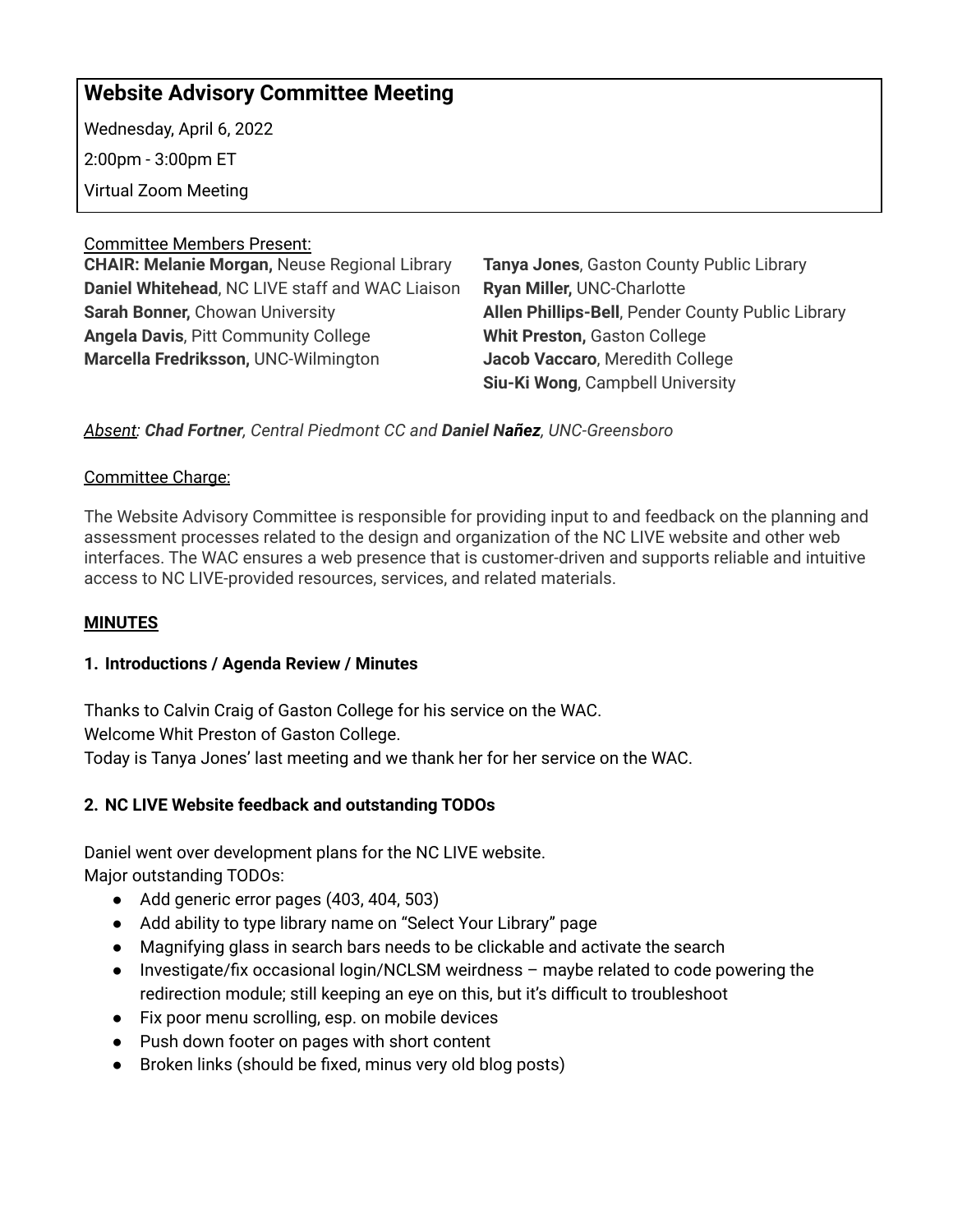#### **Open Discussion Regarding New Website:**

● No comments

# **3. Discussion: nclive.org en español?**

NC LIVE is considering adding a Spanish version of the NC LIVE site.

- Do any committee members have experience with transitioning web sites or electronic resources to support multiple languages?
- What experiences do committee members have managing multi-language websites or resources?
- Are there certain areas of the NC LIVE website that would benefit the most from translation?

# **4. Open Discussion: NC LIVE Print Materials Project**

Daniel shared Amelia's Print Materials project and development work done. Staging site link: <https://staging.nclive.org/for-librarians/engage-and-promote/request-print-materials>

Background:

- Libraries used to be able to request print marketing materials from NCLIVE;
- Got to be too expensive and time-consuming;
- Libraries would like to see some form of this service again

Proposed New Process:

- Libraries browse vendor print materials online;
- Submit order to NCLIVE who then sends order to vendors;
- Vendors help ship print materials directly to library

# **Open Discussion Regarding Print Materials Project:**

- When asked about the language used on the test site . . .
	- o Suggested that it be made very clear that the materials are free
	- o Maybe add language that states that these materials will be shipped to you at no cost, etc.
	- o Have "Promotional Materials" in the heading/title of the webpage
- Questions and comments regarding material customization…
	- o Is there a way that the individual library logo could be added before being shipped/printed?
	- o Can it be clear which vendors are willing or are able to add individual logos or customize the materials in any way before the materials are requested?
	- o Branding is important. Library identity is often lost once our patrons click on a digital service. At least the print materials could have our (individual library) logo.
- Daniel suggested that we can send more suggestions, questions to Amelia as we think of them.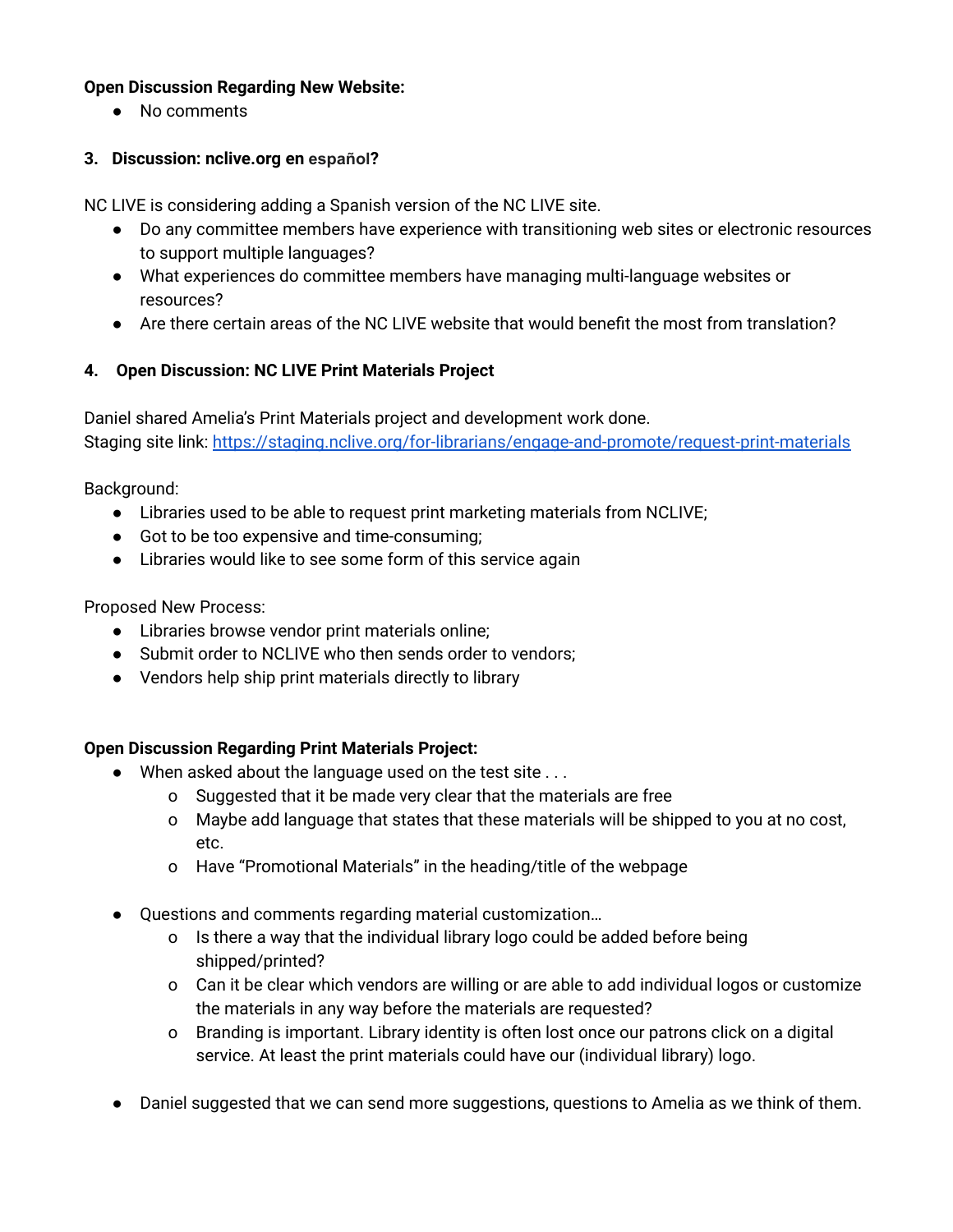#### **5. NCLSM Rewrite and New Splash Page**

As part of a project to rewrite the NC LIVE Service Module, the redirection code that pushes users to specific resources; e.g., ProQuest Central: [https://www.nclive.org/cgi-bin/nclsm?rsrc=296\)](https://www.nclive.org/cgi-bin/nclsm?rsrc=296), NC LIVE is preparing a new splash page.

Back-end clean-up of code that is old Make it clear where links go Ability to create "easy" URLs – Example: nclive.org/transparentlanguage

As far as the new splash page goes…

- $\bullet$  Gives info about the resource like a service alert
- Kept to reinforce NCLIVE's connection to our member libraries, name recognition
	- o Want to Add info about NCLIVE
	- o Want new look to be more consistent with our current branding
- Possible changing of URL structure
- Want it to include the new logo
- Examples of some of the new text:
	- o "You're on your way to Ebook Central."
	- o "You are accessing this resource from Wake County Public Libraries."
- Include Bootstrap alerts if they need to create an individual account to get access to all features, etc.
- Goal is to have nicer URLs for folks to use to get to NCLIVE resources.
- Screenshot of sample splash page presented during the meeting:

You are accessing Ebook Central from Wake County Public Libraries.



You're on your way to Ebook Central If you're not automatically redirected, you can access the resource directly.

Note: This resource requires users to create an individual account to get access to all of its features.

 $\mathbf b$ 

NC LIVE is North Carolina's statewide library cooperative, supporting 200+ public and academic libraries across North Carolina. Since its founding in 1997,<br>NC LIVE has saved the state millions through innovation and collab